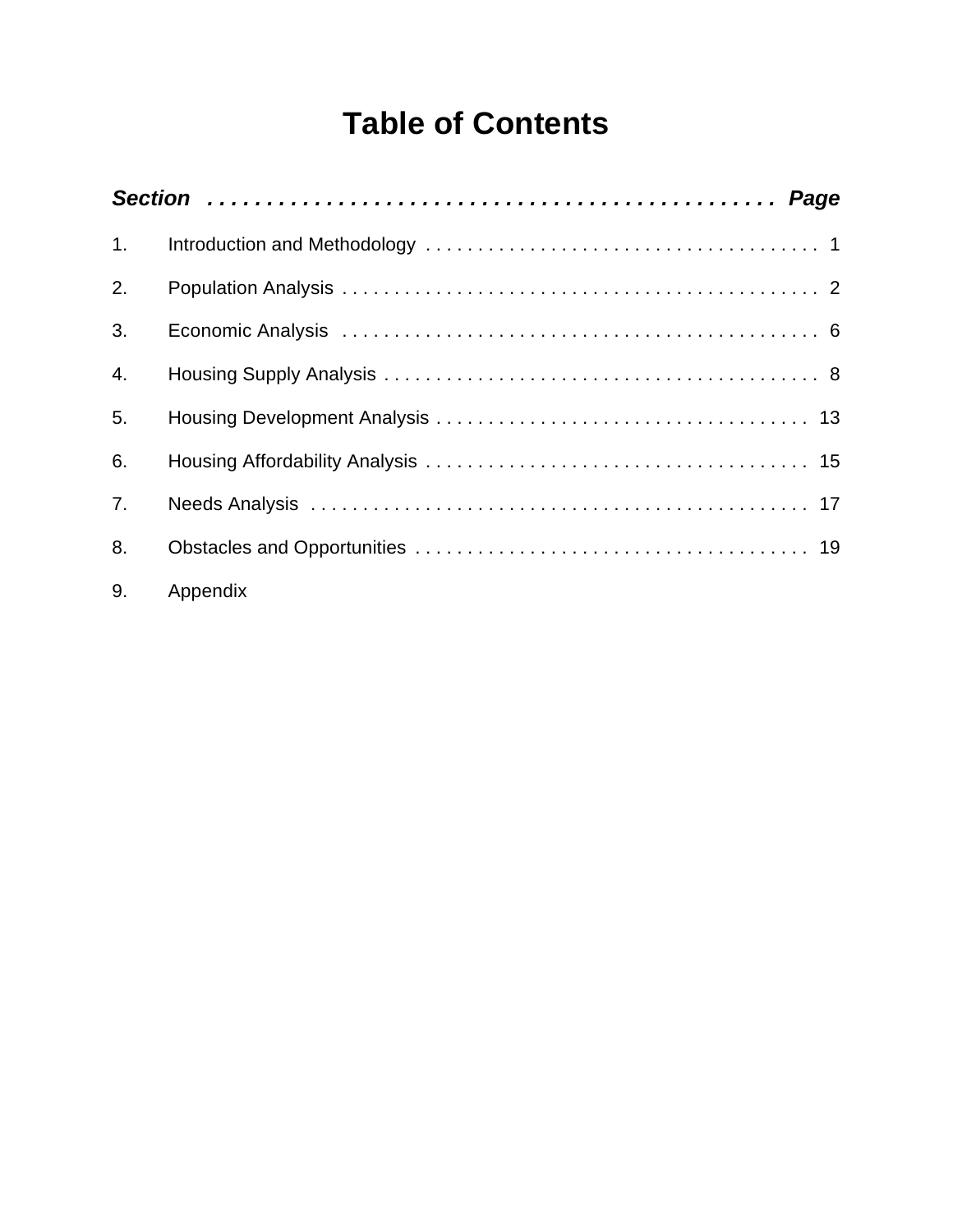#### **1. Introduction**

This study was conducted by the City of Montpelier Department of Planning and Community Development and funded by a planning grant from the State of Vermont Agency of Commerce and Community Development. The need for this study has been cited for many years in the city's Master Plan and grew out of an awareness that adequate housing data for the city was not available. The need for the study has become more apparent in recent years as the community has become more aware of what many in Montpelier perceive as a housing crises. Rents and sales prices are rising at rates which far exceed increases incomes. Vacancy rates are extremely low. Anecdotal information suggests that working professions find it difficult to purchase homes in the city. Concern has been expressed over the loss of housing units due to conversions, commercial uses, and to the effect that the student population is having on the community.

It is our intent that the information contained in this report will help us gain a better understanding of existing conditions and past trends which will, in turn, enable us to make better informed decision in the future. It is also our hope that the data contained in this report will serve as a starting point for the ongoing compilation of housing data.

#### **2. Method**

This study relied on US Census data, State Property Transfer Tax data, city Zoning and Building Permit data, city grand list information, and a direct mailing survey to rental property owners. Some of the information in the report was compiled by members of the Montpelier Housing Task Force. None of the financial data has been adjusted for inflation.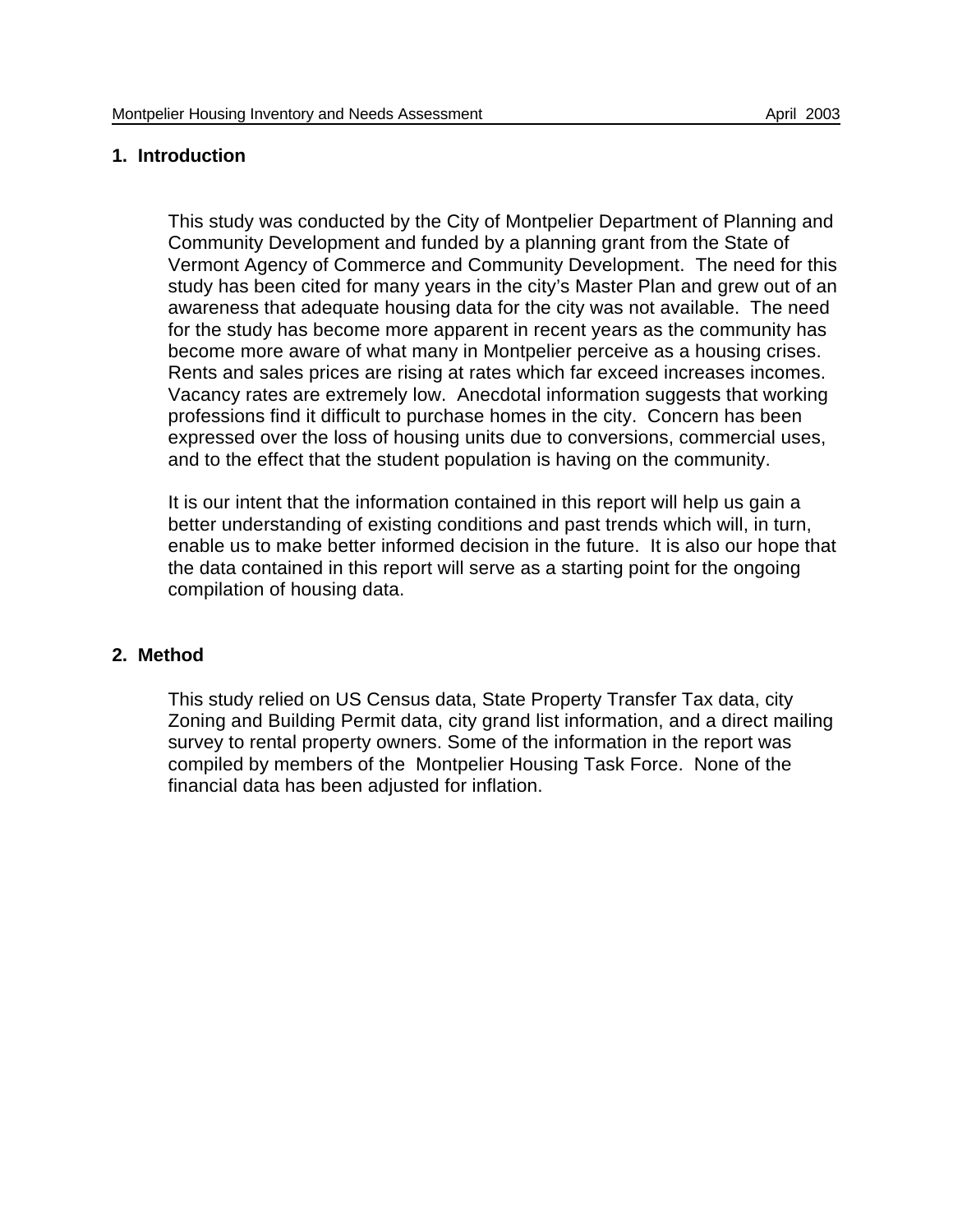#### **1. Population Analysis**

Changes in Montpelier's population responds to the services the city provides and the needs of its inhabitants. The information gathered from the US Census shares a perspective on how the capital city is changing.

A. Population and Households

The population in Montpelier from 1960-2000 has seen a cumulative -8.5% percent change (a loss of 747 residents). The greatest loss occurred in the decade of 1970 -1980. Washington County, unlike Montpelier, experienced a steady population growth since 1960.

In spite of this decreasing population, the number of households in Montpelier has increased. From 1970 to 2000 the number of households increased by 31.6% or 898 households. A declining population and an increase in the number of households can only mean one thing, namely that household sizes are also getting smaller. The average household size in 2000 was 2.09 persons, down from 3.03 persons in

"Increasing affluence, longevity, lower birth rates, and a trend away from sharing homes with parents and grandparents contribute to the decrease in household size... Even couples who call it quits, splitting a single household into two, play a role"

by Andrew Bridges, Burlington Free Press, 1/13/03



Source: US Census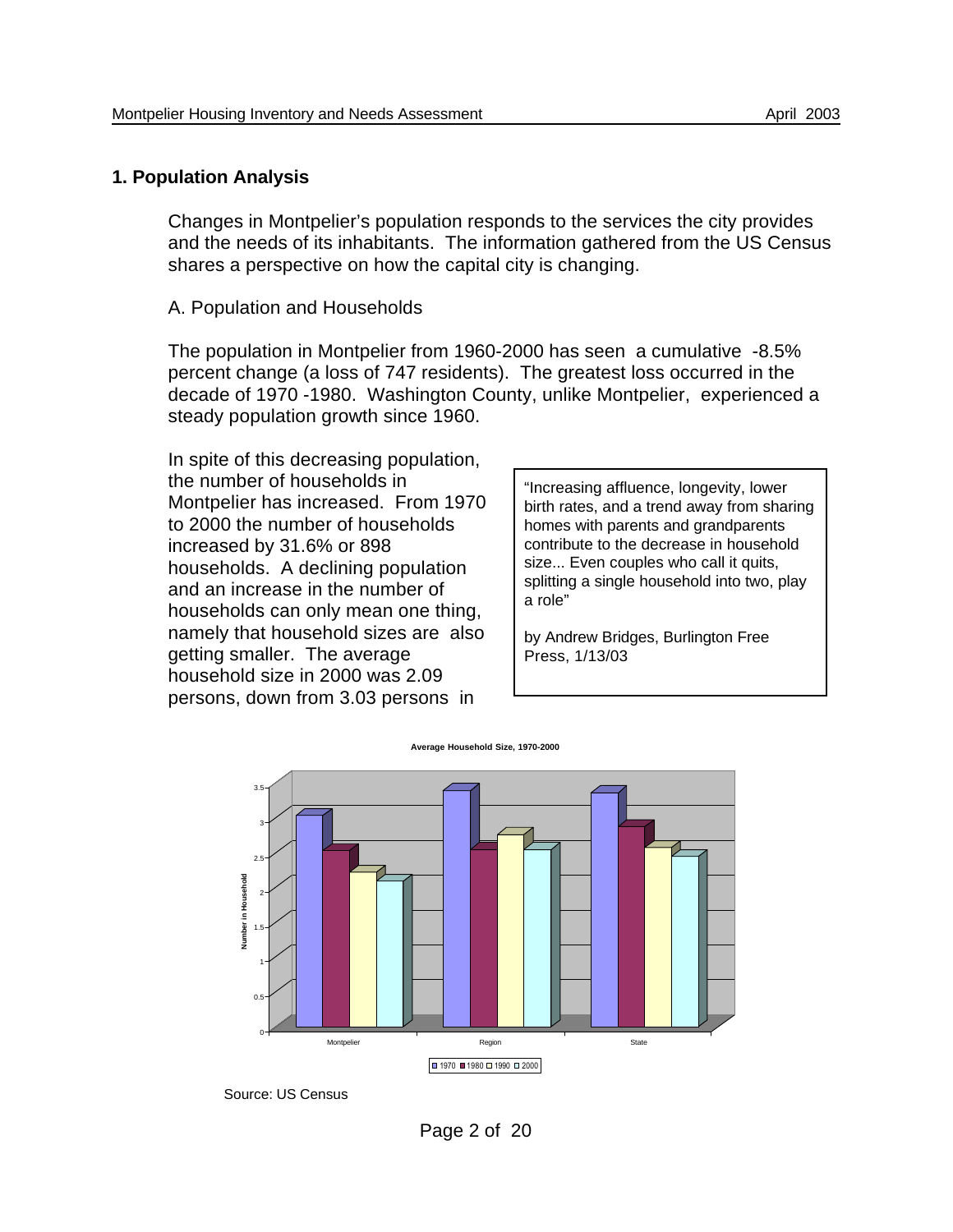1970. Montpelier has historically had fewer persons per household than the county or the state. One can interpret this to mean the demand for housing in Montpelier is tied to the increasing number of smaller households and is not driven by an increase in population as in the rest of the county.

According to the 2000 Census, the number of householders in Montpelier living alone was 39.4%, or 1,475 people, out of a total number of 3,739 households. One might assume that a percentage of those who live alone are 65 years or older, as 13.1% of householders in Montpelier are 65 years and older.

In 2000, 1,019 Montpelier households (27.2%) contained children under the age of 18. Married couples caring for their own children represent 38.5 % of the total number of households, and 10.1% are headed by single mothers caring for their own children.

B. Residents with Disabilities

In 2000, 19% of Montpelier residents between the ages of 21 and 64 had a disability. In 1990, 19.7% of residents between the ages of 16 and 64 had a disability.

C. Age

Census data reports the median age in the city has increased from 36.3 years of age in 1990 to 40.5 years of age in 2000, with the 35 and over group holding 58% share of the population. The median age in the county and the state are traditionally younger than Montpelier's, reported at 38.3 and 37.7 respectively for the year 2000. The 44-54 age group has the largest share of the population in the city. Given the rising cost of housing in the city we may speculate that the rising median age in the city is due in part to the inability of young families to purchase or rent affordable housing in the city, a trend that may be further evidence of the city's declining school enrollments.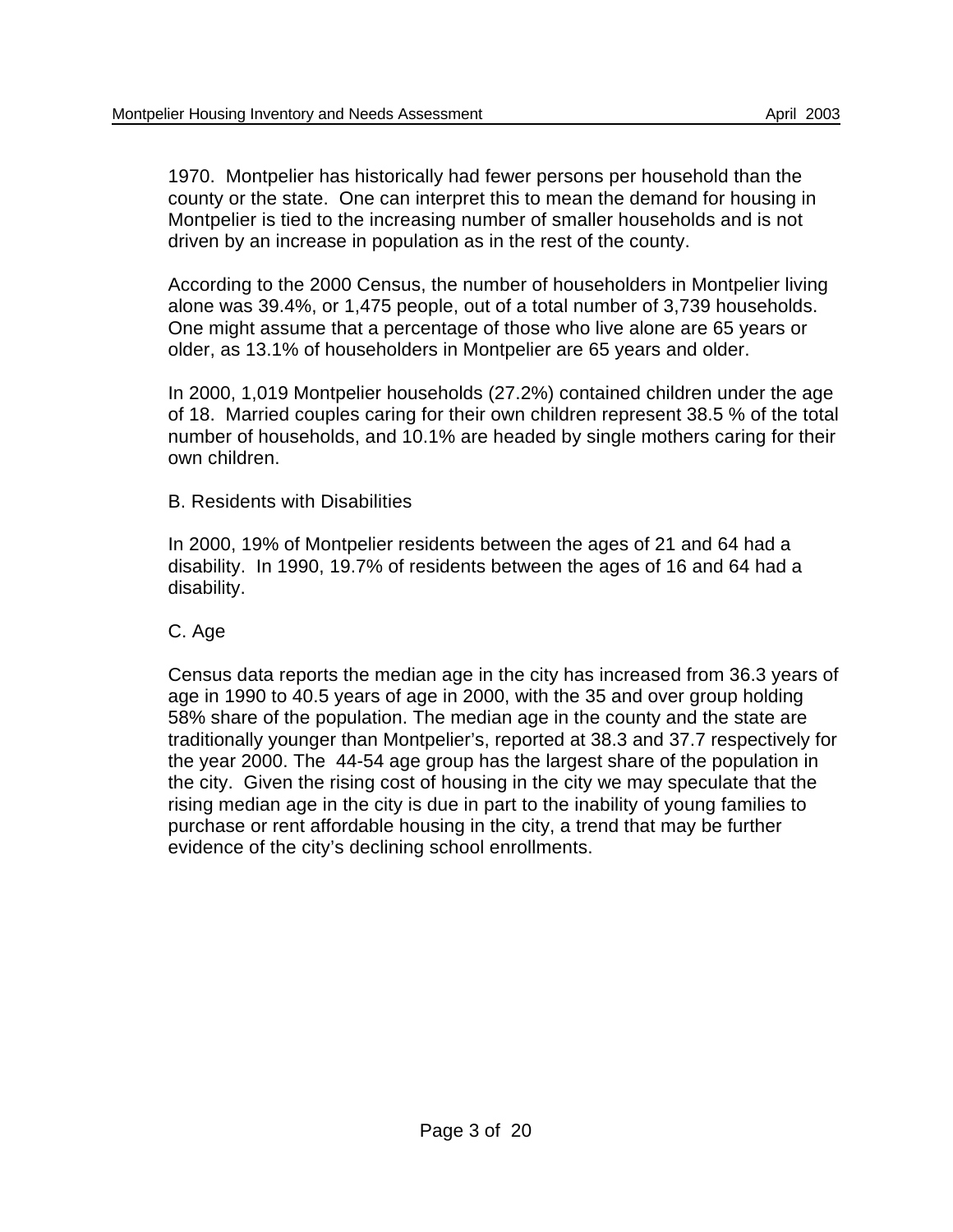

Montpelier Age Distribution - 1970 - 2000

D. School Enrollment

School enrollment in Montpelier, like many adjacent towns in the county, appears to be declining, albeit at a slow rate. Some communities attribute this change in the decrease in families of child bearing age (Roxbury Town Plan, 2001). Montpelier could credit their decline in enrollment to an aging community and to the inability of young families to afford housing in the city.

Montpelier experienced an overall decline in the birth rate since 1989, which would have a direct relationship with the decline in school enrollment, and some parents' option to enroll their child in private and parochial schools.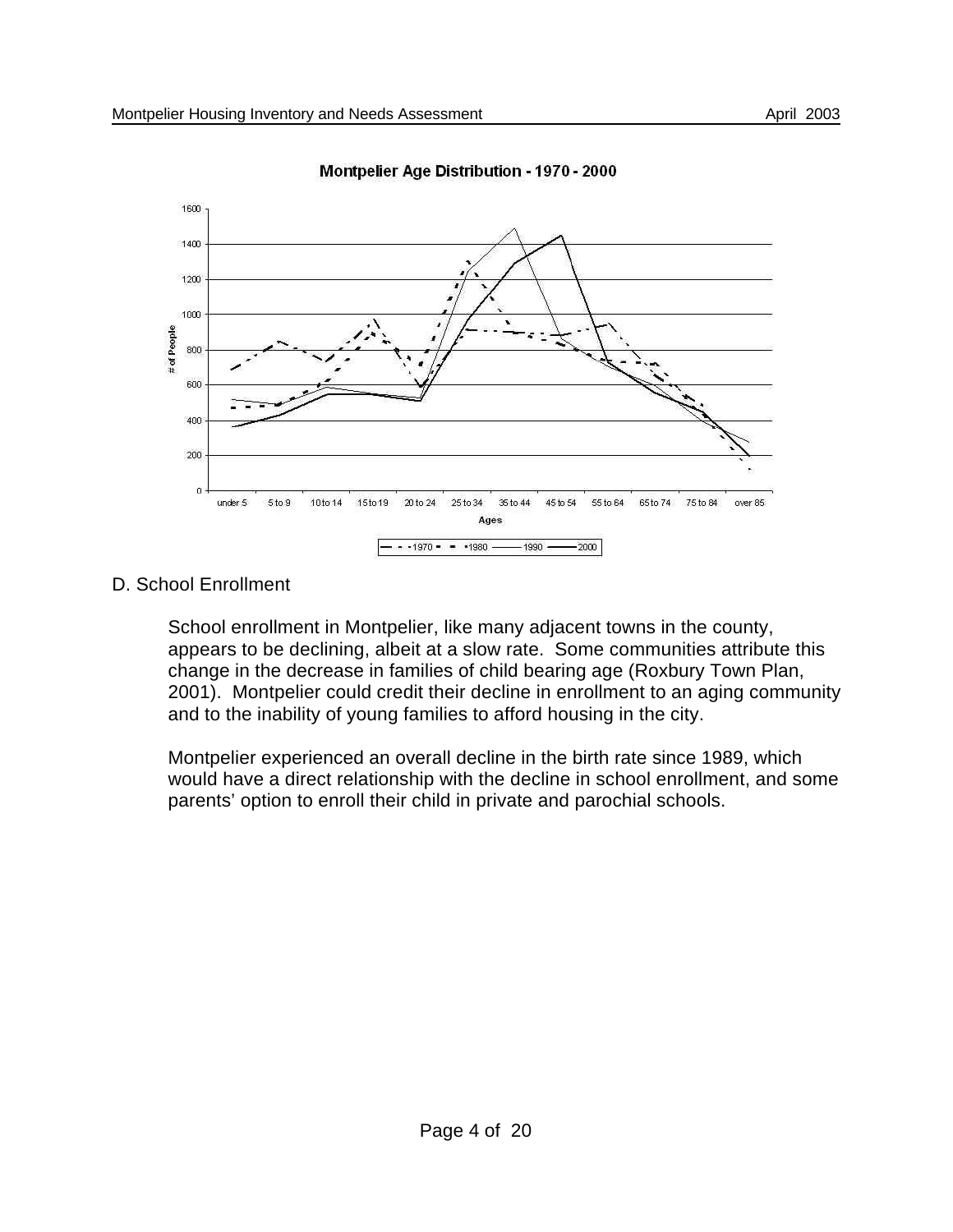

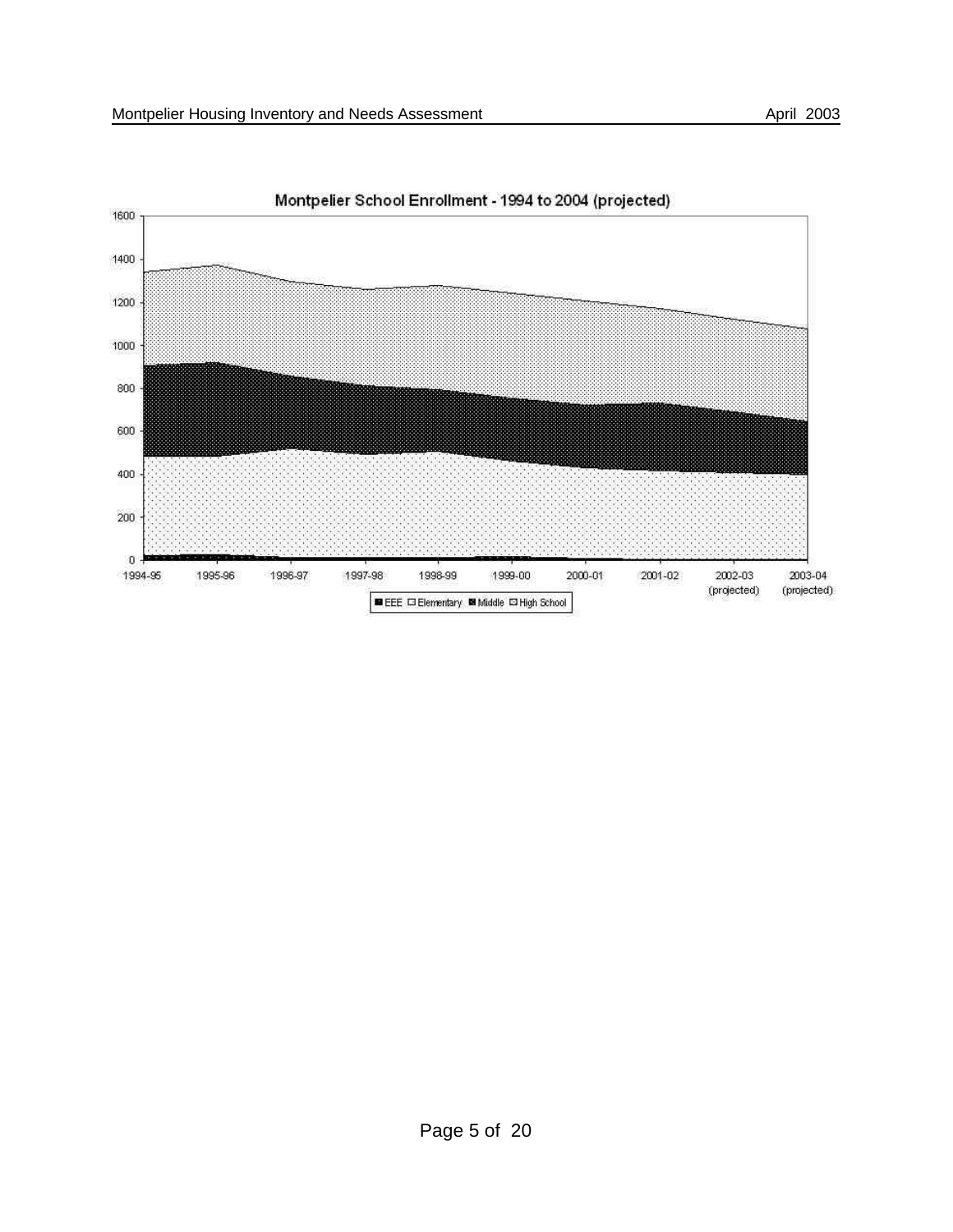## **2. Economic Analysis** \*

The purpose of this section is to provide information about wages, employment and commuting. The information was gathered from the US Census and the Vermont Department of Employment and Training.

A. Number and type of jobs

The number of jobs in Montpelier increased by 729, to 9,260 jobs between 1990 to 2000. However, increases did not take place in all sectors of employment. Finance, Insurance, and Real Estate (FIRE) suffered the greatest loss (270 jobs) in that same period. Montpelier also saw a decline in manufacturing jobs, while the state saw an increase in this type of employment. Retail, FIRE, services, and Government account for almost 92% of the jobs in Montpelier. These same sectors account for 75.2% of jobs in Washington County, and 68.5% statewide.

# B. Wages

The average wage paid in Montpelier has been historically higher than in the county, but has increased at a slower rate. The average wage in Montpelier was \$22,517, compared to \$20,067 for the county for 1990. In 2000, the wage in Montpelier experienced a 38.6% increase, while the county experienced a 41.1% increase. Except for manufacturing, all sectors saw real wage growth over and above inflation as the decade between 1990 and 2000 progressed.

C. Median Household Income

Montpelier's median household income for 1999 was \$37,513, up from \$27,702 in 1989, and \$14,486 in 1979. The median household income of adjacent communities surpassed Montpelier's as gathered for the US Census for 1999 and 1989.



\* Values not adjusted for inflation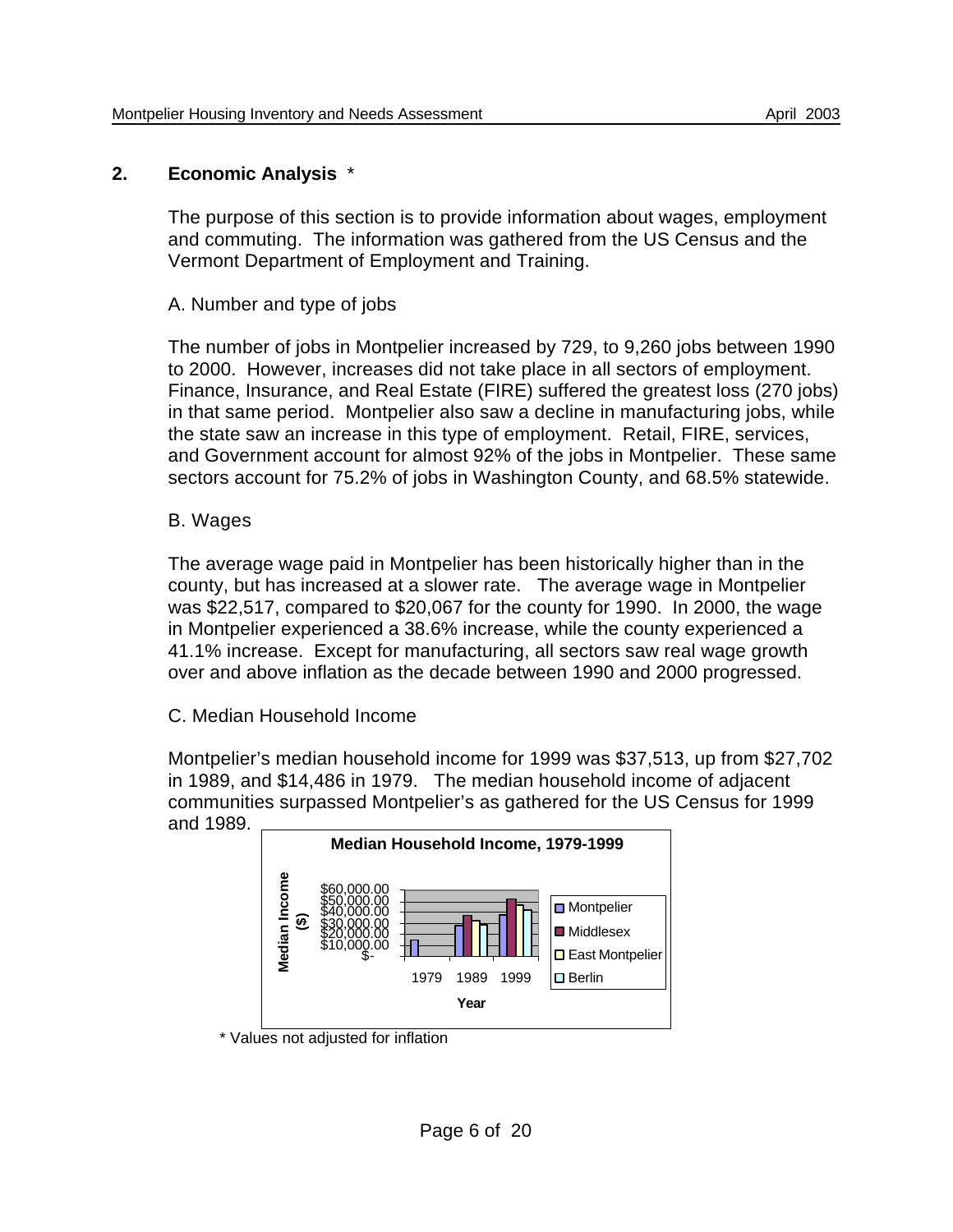## D. Poverty Level

In 2000, a total of 141 families in Montpelier were living below the poverty level. This represents an increase from the 128 families in 1990 and follows an almost 24% decrease between the years of 1980-1990. In 2000, the percentage of families living below the poverty level in Montpelier was 7.2% compared to 5.5% in Washington County.

# E. Commute

According to the US Census more Montpelier residents are commuting longer distances to work. The mean commute time for Montpelier residents increased from 13 minutes to 19. The average commute time for the state is 18 minutes. Of those residents who commuted to work in 1990, 2,603 (or 62.7%) worked within Montpelier and 1,549 (or 37.3%) worked elsewhere. Census data for 2000 shows that 503 workers car-pooled and 652 workers walked to their places of employment.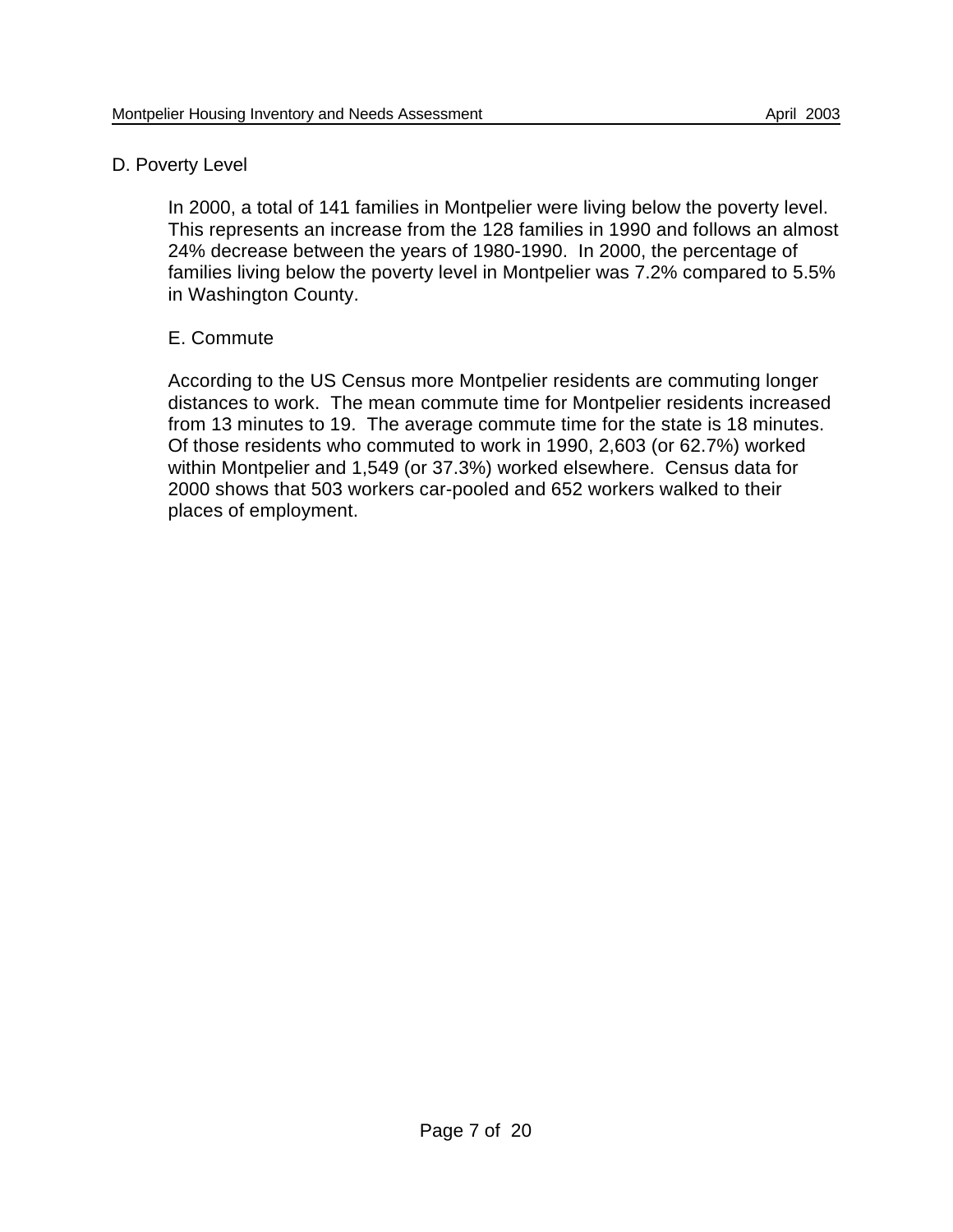## **3. Housing Supply Analysis**

## A. Purpose and Method

One of the primary goals of this study was to gain a better understanding of the quality and characteristics of Montpelier's housing stock: How many and what type of units do we have; how old are they and what condition are they in. City tax assessment records and permit data, and US Census data provide us with some of this information. Information regarding apartment sizes (number of bedrooms) was not available from these sources so a direct mail survey was conducted to all rental property owners. The survey had a 82% response rate with 473 buildings surveyed and 387 respondents.

## B. General Description

Montpelier contains a wide variety of housing styles and types ranging from large historically significant single and multi-family structures to modern condominium styles and modest single family homes. Small apartments still dot upper floors of downtown buildings. Many older historic properties near downtown have been converted into residential or mixed uses. But the most common residential streets typify the tree-lined traditional New England neighborhood in small cities--mostly single family and duplex housing distributed throughout a small street grid. Most households (96%) are tied into public sewer systems, with the remaining 153 units using a private septic tank. Public or private water companies supply nearly 96% of all dwellings, with about half of the remaining units drawing from individual wells. (US Census, 2000)

## C. Tenure

According to the 2000 Census, 54.7% (2,044 units) of Montpelier's housing stock is owner occupied. The census indicates that the city has 1,531 renter occupied units which places Montpelier second in the county to Barre City (2,030) for total rental units. Montpelier's rental units comprise 27% of the county total.

| Table 1 - Montpelier Housing Type |                    |                  |                     |  |
|-----------------------------------|--------------------|------------------|---------------------|--|
| Housing Type                      | <b>Total Units</b> | % of Total Units | Number of Buildings |  |
| Single Family                     | 1,765              | 47.0%            | 1,763               |  |
| Condominiums                      | 332                | 8.8%             | 72                  |  |
| <b>Duplex</b>                     | 386                | 10.3%            | 186                 |  |
| Multifamily & Mixed Use Rental    | 1,222              | 32.6%            | 286                 |  |
| <b>Student Housing</b>            | 47                 | 1.3%             | 14                  |  |
| Total:                            | 3,752              | 100.0%           | 2,321               |  |

source: rental unit survey and assessment records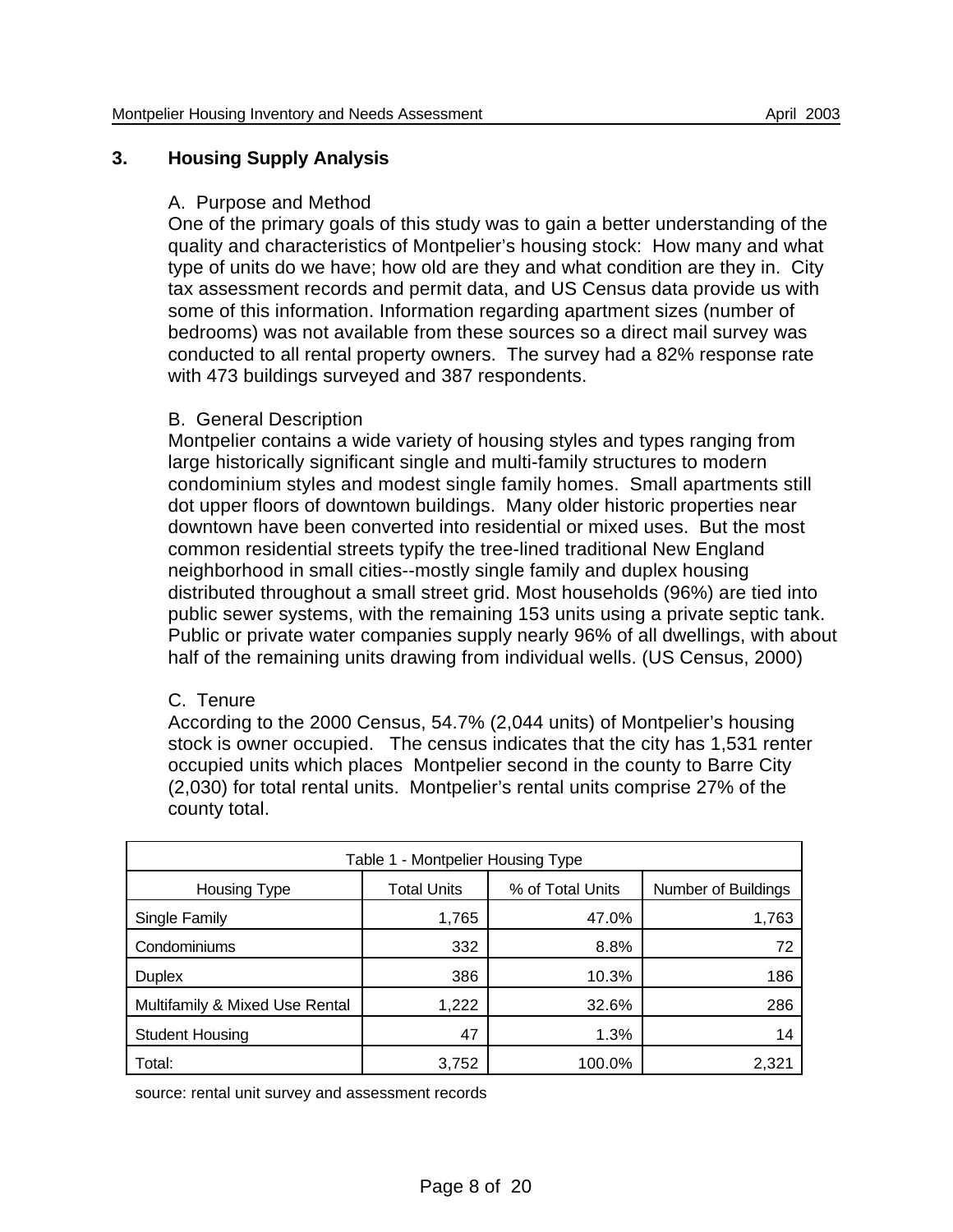How does the ratio of renter to owner occupied housing compare with other city's and towns in Vermont? Of the 10 other communities analyzed for this report the 2000 census puts Montpelier in the middle with 43.5% of its housing units being renter occupied (see Figure 11). Fifty-one percent of Barre's housing is renter occupied. Per capita, Montpelier has 21.1 rental units per 100 persons with Barre coming in at 24.6 rental units per 100 persons (see Figure 12).

# **D. Age of Housing Stock**

Montpelier's housing stock is significantly older than the county and state averages, with the majority (52.2%) of housing constructed prior to 1940. Montpelier has the second highest concentration of housing constructed prior to 1940 in the county at 2,035 units. Barre City ranks first at 2,547 units. These old buildings add to the city's historic character and charm but also present a unique challenge to property owners to maintain these older structures and bring them into compliance with current building codes. Because most of Montpelier's housing stock pre-dates World War II, much of it may contain lead paint, a health issue particularly in homes with small children.

| Table 2 - Montpelier Housing Age |                         |                     |  |
|----------------------------------|-------------------------|---------------------|--|
| Year<br>Constructed              | Number of<br>Properties | Percent of<br>Total |  |
| 1990-2000                        | 148                     | 3.8%                |  |
| 1980-1989                        | 415                     | 10.6%               |  |
| 1970-1979                        | 380                     | 9.7%                |  |
| 1960-1969                        | 362                     | 9.3%                |  |
| 1940-1959                        | 558                     | 14.3%               |  |
| Pre 1940                         | 2,036                   | 52.2%               |  |
| Total:                           | 3,899                   | 100.0%              |  |

source: 2000 census data

## E. Restricted Housing

Montpelier has 309 units of restricted housing which represents 7.4% of its entire housing stock. Restricted housing is defined as housing that is not available to the general public and is reserved for elderly, disabled, or low and moderate income households. The city also has 58 units/beds of assisted living.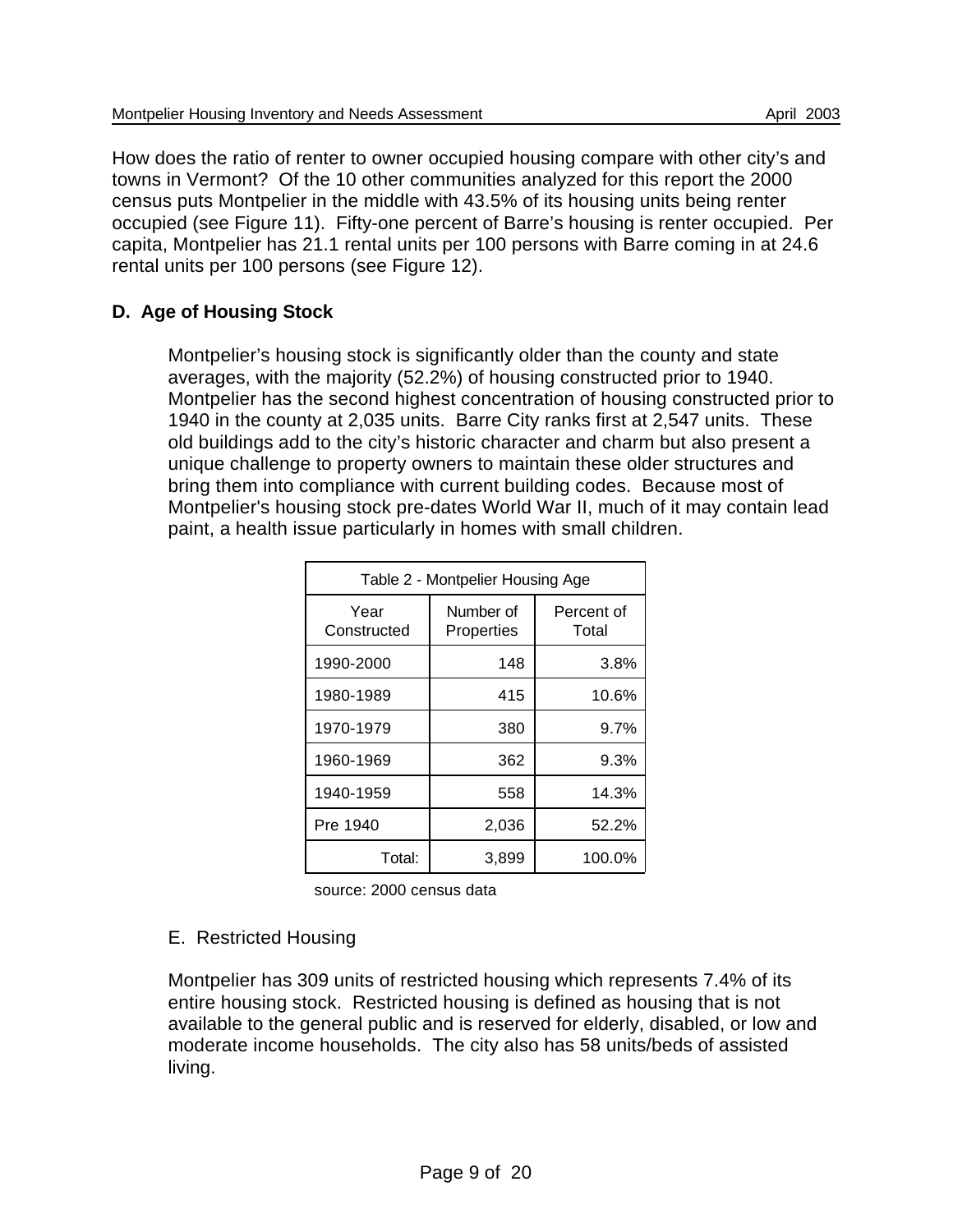| Table 3 - Montpelier Restricted Housing |                 |                  |  |
|-----------------------------------------|-----------------|------------------|--|
| Type of Unit                            | Number of Units | Percent of Total |  |
| <b>Restricted Housing</b>               | 309             | 8.1%             |  |
| <b>Unrestricted Housing</b>             | 3,510           | 91.9%            |  |
| Total:                                  | 3,819           | 100.0%           |  |

source: city data

| Table 4 - Montpelier Assisted Living Units |            |  |
|--------------------------------------------|------------|--|
| Facility                                   | Beds/Units |  |
| <b>Heaton Woods</b>                        | 41         |  |
| Gary Home                                  | 17         |  |

How does Montpelier's stock of restricted housing compare with other Vermont communities? A comparison of 10 other cities and towns puts Montpelier in the middle. Data available from the 2000 Census and the 2003 Vermont Directory of Affordable Rental Housing reveals that 17.6% of Montpelier's rental units are restricted. By comparison, 23.2% of Barre City's rental units are restricted (see Figure 9). The number of restricted rental units per capita is also about average with 3.7 restricted units per 100 Montpelier residents (see Figure 10). The ratio in Barre City is considerably higher with 5.7 restricted units per 100 persons.

# F. Apartment Type

The scale of Montpelier's rental properties is in keeping with its small town character. Eighty-one percent of the city's rental properties contain 4 or fewer units (includes duplexes). The rental unit survey identified 546 multifamily apartment units containing 2 or more bedrooms and suitable as family housing (multifamily is defined as a structure containing 3 or more units). If we extrapolate to 100% based on the results of the survey we get a projected total of 780 apartment units containing 2 or more bedrooms. It is our intent to complete this portion of our data base and to track this information over time in an effort to identify trends.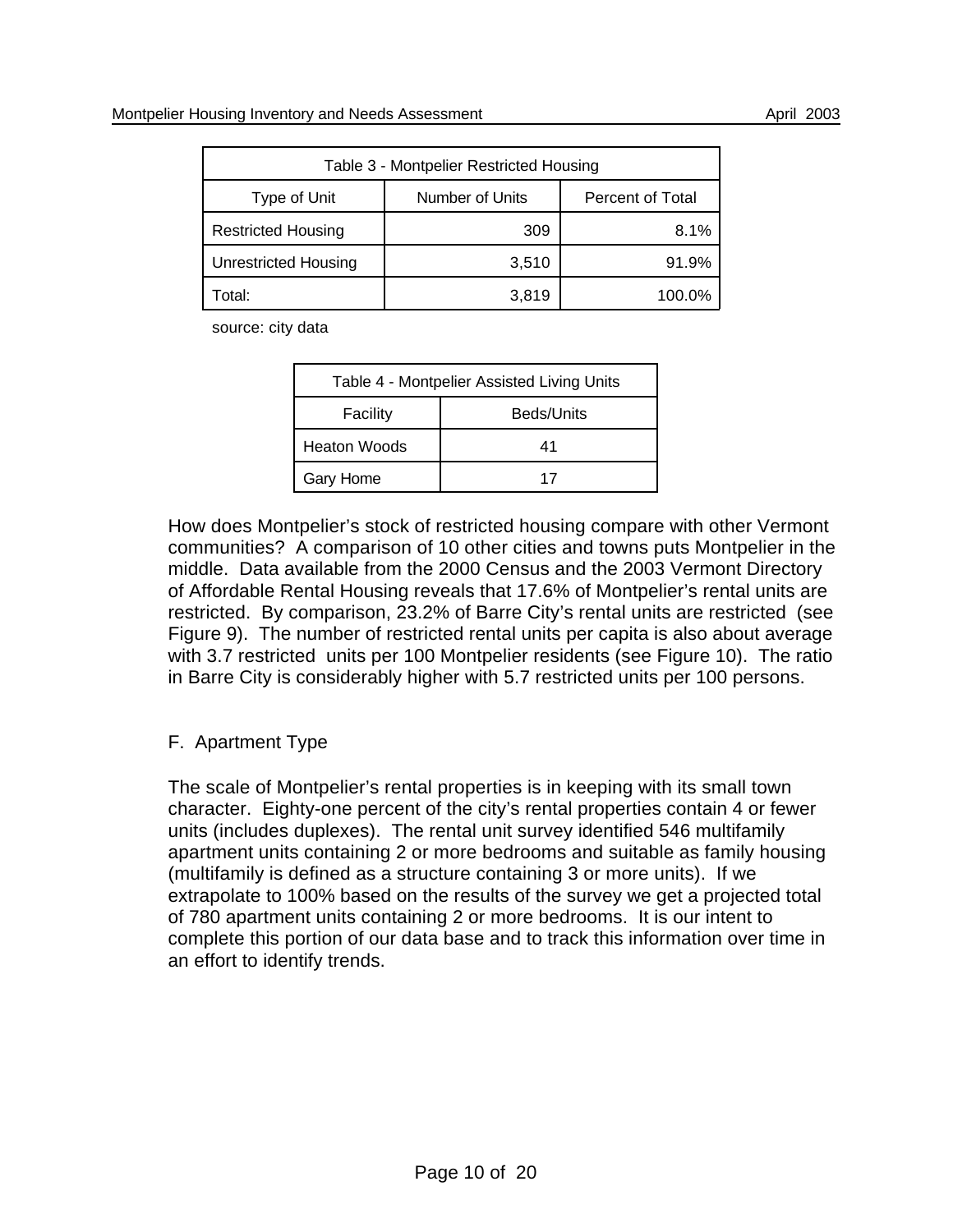| Table 5 - Montpelier Apartment Types |                                        |                       |  |
|--------------------------------------|----------------------------------------|-----------------------|--|
| Type of Apartment<br>Unit            | Number of Units<br>(82% response rate) | Extrapolated<br>Total |  |
| Rooming House                        | 13                                     | 16                    |  |
| Efficiency                           | 119                                    | 145                   |  |
| 1 Bedroom                            | 521                                    | 635                   |  |
| 2 Bedroom                            | 401                                    | 489                   |  |
| 3 Bedroom                            | 114                                    | 139                   |  |
| 4 Bedroom                            | 30                                     | 37                    |  |
| 5 Bedroom                            | 1                                      |                       |  |
| Total:                               | 1,199                                  | 1,462                 |  |

source: rental unit survey

## G. Temporary Housing

Washington County Mental Health maintains 2 temporary emergency housing unit at its 9 Heaton Street facility. These apartment units are only available to their clients and are not available to the general public. The only other temporary housing in the county is provided by the Good Samaritan in Barre which has 20 beds and serves approximately 270 individuals a year. Norma Fleury, Homeless Resource Coordinator, indicated that in the past, a few people from Montpelier used the facility, but in recent years there has been a shift so that currently approximately 1/3 of their clients are from Montpelier. The facility frequently operates at full capacity and at times must turn individuals away.

Beginning in the fall of 2003 Good Samaritan will be operating 4 transitional housing apartment units. The goal of this facility will be to move households from the shelter to conventional housing.

#### H. Condition

Montpelier is currently undergoing a city wide reassessment of all of its properties. Building condition is one of the factors that will be evaluated with the assessment. In light of this, it was decided not to conduct a separate survey of building condition but rather to gather this information from the reassessment once it is completed.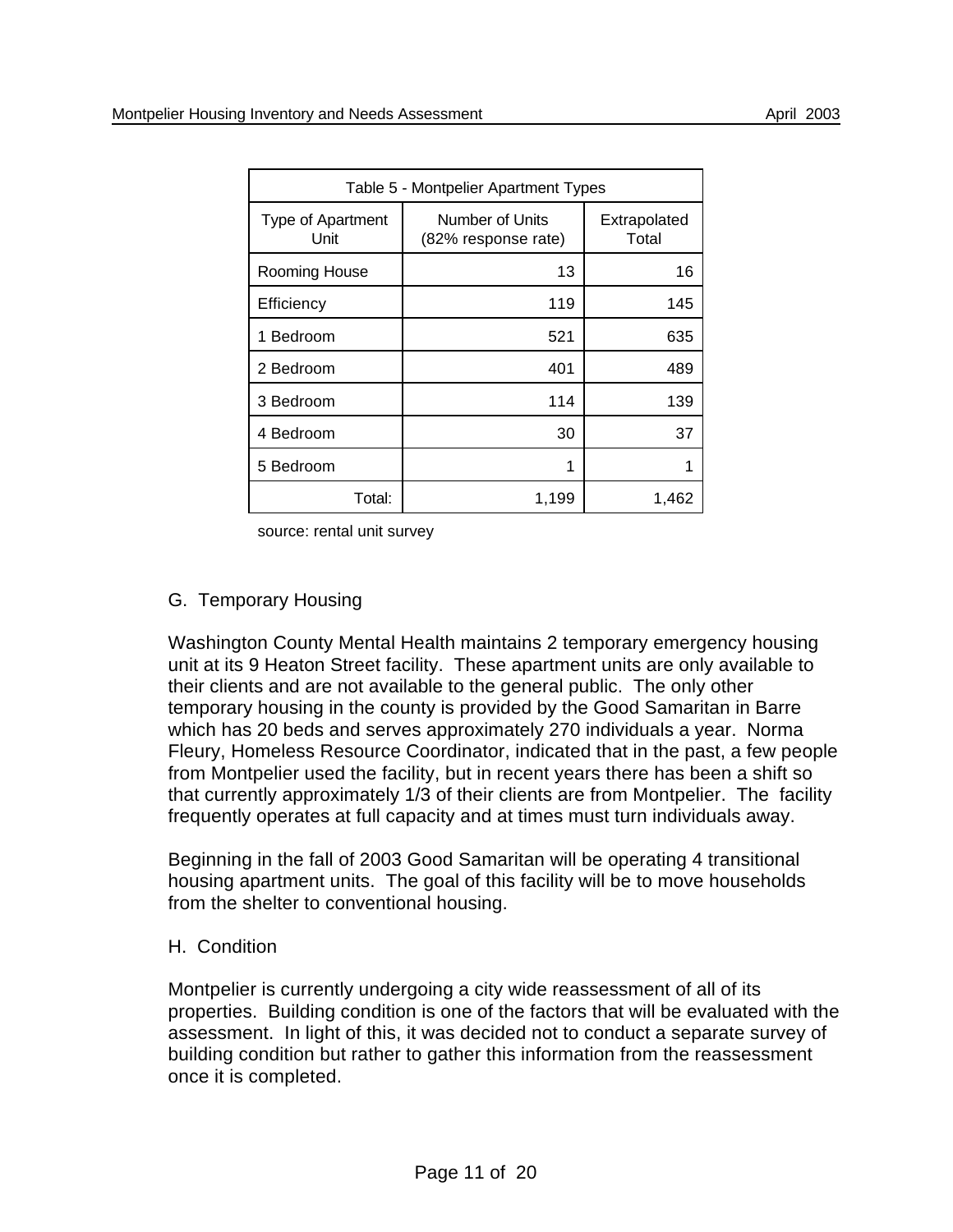#### I. Rental Assistance

The Montpelier Housing Authority administers a HUD Section 8 Renal Assistance Program which provides a total of 108 vouchers to low income households in the City. The vouchers are tenant based (not dedicated to a specific housing unit) and may be used by the tenant anywhere in the city subject to the consent of the landlord and the unit meeting HUD basic housing standards. Households receiving such vouchers pay no more that 30 percent of their adjusted income for rent or 40 percent on rent and utilities. A number of these vouchers are used within restricted units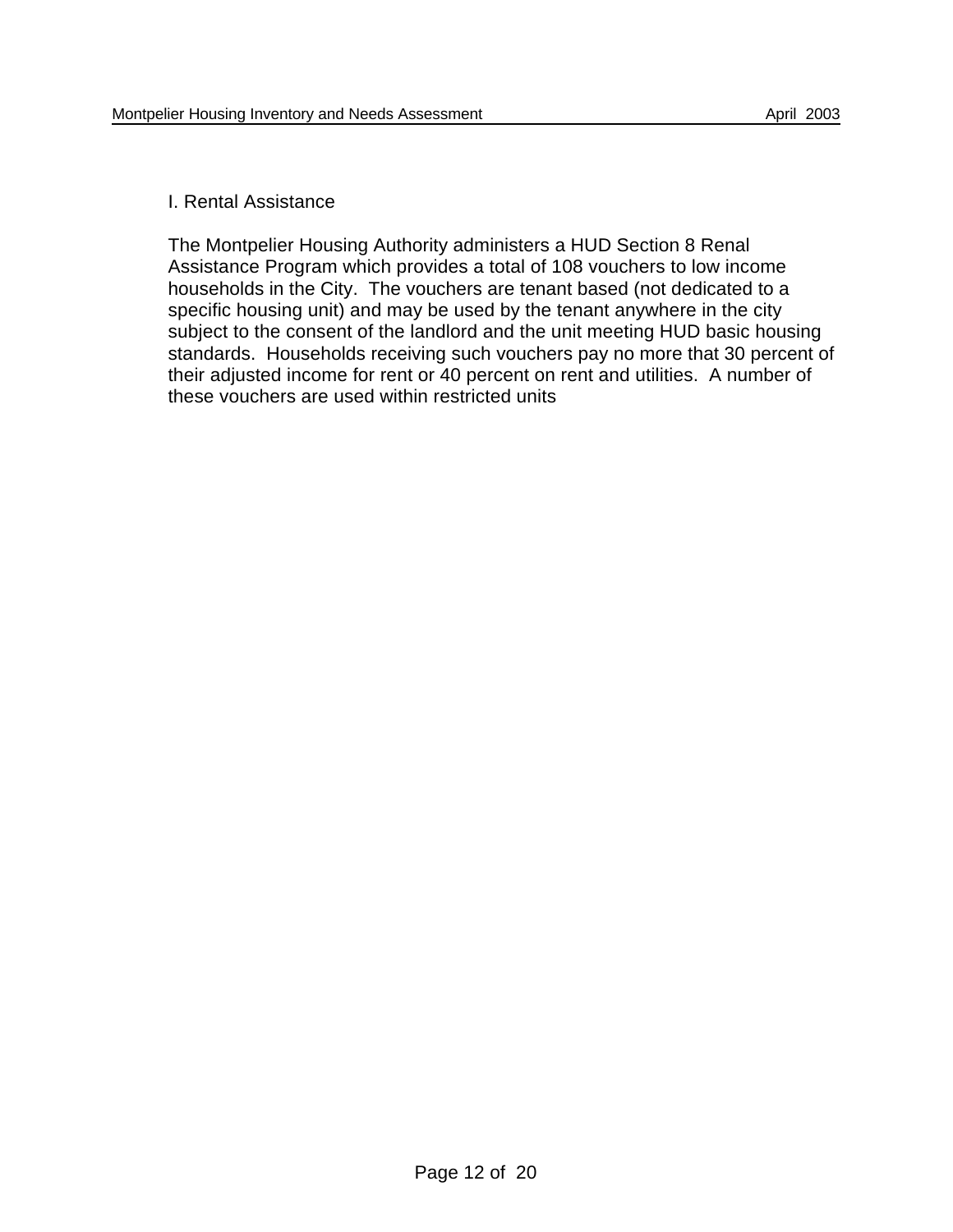## **4. Housing Development Analysis**

#### A. Development Trends

Census data from 1980 to 2000 indicates an increase of 592 housing units in the city. Most of these units (78% or 462 units) were created between 1980 and 1989 with only 130 units being added between 1990 and 2000. This translates into the second lowest rate of growth in the county (1990 to 2000) at 3.4% (villages excluded). The average rate of growth for the county was 12.9% (1990 to 2000).

City building and zoning permit data shows a net increase of 561 housing units from 1980 to 2002. Most of these units (499 or 89%) were created between 1980 and 1990 with the rate of growth slowing considerably over the past 12 years. It must be recognized that the reliability of permit data in tracking development trends is dependent upon permits having actually been obtained for a development. Experience has shown that property owners do not always apply for or obtain the required permits before enacting a change in use at a property. It is our opinion that permit data serves as an important indicator of trends and that this unrecorded development is limited to small changes that effect both the creation of new units and elimination of existing units with a modest net result. City permit data reveals the following (see Appendix Figure 1).

#### B. Condominiums

Of these 561 new housing units new condominiums made the largest contribution at 338 units. The bulk of these (99% or 334 units) were developed between 1980 and 1990. Twenty-four of these new units resulted from apartment conversions.

C. Single Family Homes

Single family homes made the next largest contribution at 177 units. Sixtyseven percent of these units were constructed between 1980 and 1990.

#### D. Apartments

A total of 148 new apartments were created from 1980 to 2002, however, this was offset by the loss of 185 units, resulting in a net loss of 37 units. There has not been a new non-subsidized multifamily housing building constructed in the city since 1990 (other than 105 Elm Street, which replaced a demolished structure).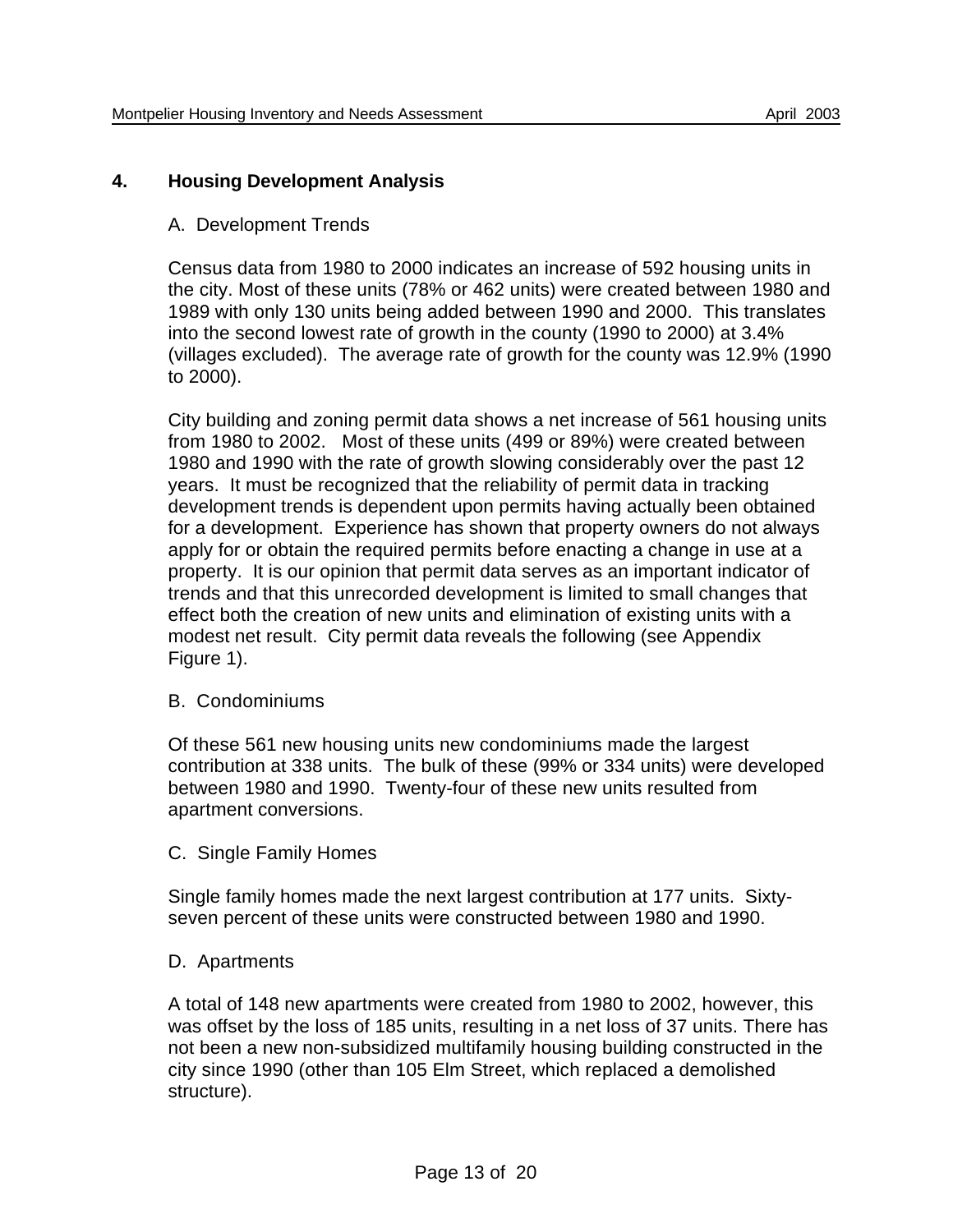Conversions to commercial uses accounted for the largest loss of apartments in the city at 83 units. Fifty-nine percent of these units were lost within the CB-2 zoning district, a district that was created in 1987 in part to limit the loss of housing to commercial conversions, which had previously been allowed within the HDR zone district. (see Appendix Figure 2)

Student housing also played a significant role in the loss of apartments available to the general public with a total of 44 units either owned or leased by the New England Culinary Institute for its students.

E. Elderly & Disabled Housing

Thirty-seven apartments were created for the elderly or disabled. An additional 41 units of assisted living housing were also created. Because the assisted living units do not have their own kitchens they are not counted as new apartment units.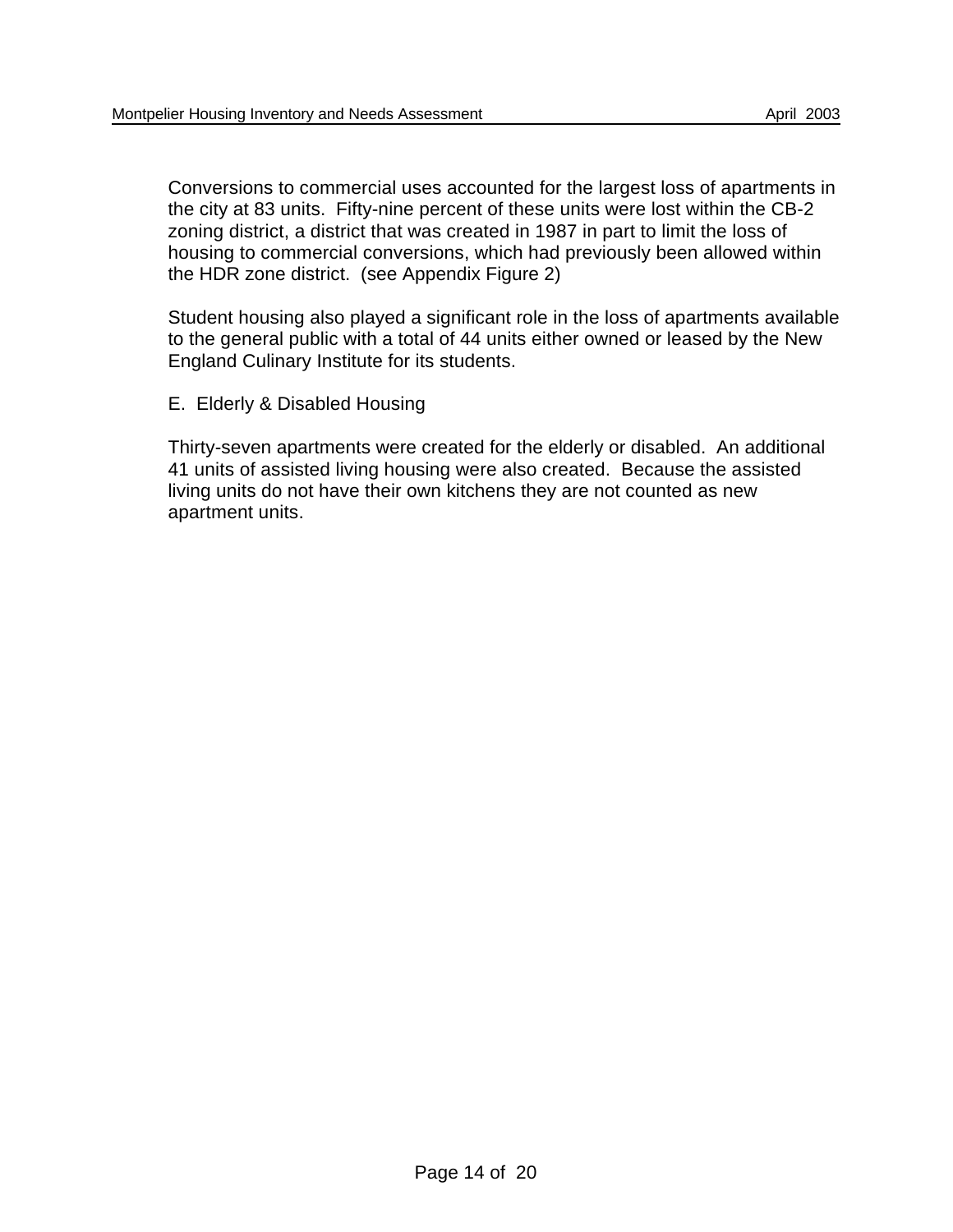## **5. Housing Affordability Analysis\***

#### A. Rental Housing

Census data from 1980 to 2000 indicates that the median rent for an apartment in Montpelier increased from \$202 a month to \$515 a month (154%). This increase is consistent with what happened in the county as a whole which also experienced a 154% increase. During this same time period the Census indicates that the county median income increased from \$14,486 to \$37,513 (159%). This suggests that incomes have kept pace with increases in rents until one looks at the number of renter households spending 35% or more of their income on rent, which increased by 24%, 413 households in 1980, 513 households in 2000.

#### B. Vacancies

The 2000 Census puts the city's vacancy rate for rental properties at 1.8% . This is considerably lower than the State rate of 4.2%. This low vacancy rate is not a surprise given the loss of apartments and the increase in the number of households (485 more households since 1980 and 898 more since 1960, census data). Low vacancies have contributed to rising rents and made it very difficult for people to find housing in the city. Generally, apartment supply and demand are considered in balance with a vacancy rate in the 5% range

#### B. Single Family Sales

Property Transfer Tax data compiled by the city for the past seven years demonstrates that the median sales price of a single family home in Montpelier has increased by 43% (\$93,000 in 1996, \$132,900 in 2002). This is more than double the rate of increase for the HUD median income in Washington County which only increased by 18% during the same time period (\$40,300 in 1996 to \$47,600 in 2002)(see Appendix Figure 3). This data also reveals that in 2002, a household at the median income can no longer afford to purchase a home at the median sales price (assume 5% down, 7% interest, 30 year term, 30% of income available for PITI) (see Appendix Figure 4 & 5) .

#### C. Condominiums

Condominiums have been a source of relatively affordable homeownership in the city for some time. The average sales price of a condominium in Montpelier in 2002 was \$93,035 compared with single family homes at \$141.039 (see Appendix Figure 6 & 5). The average sales price of condominiums increased by 19.5% from 1996 to 2002 compared with an increase of 33 percent increase for single family homes.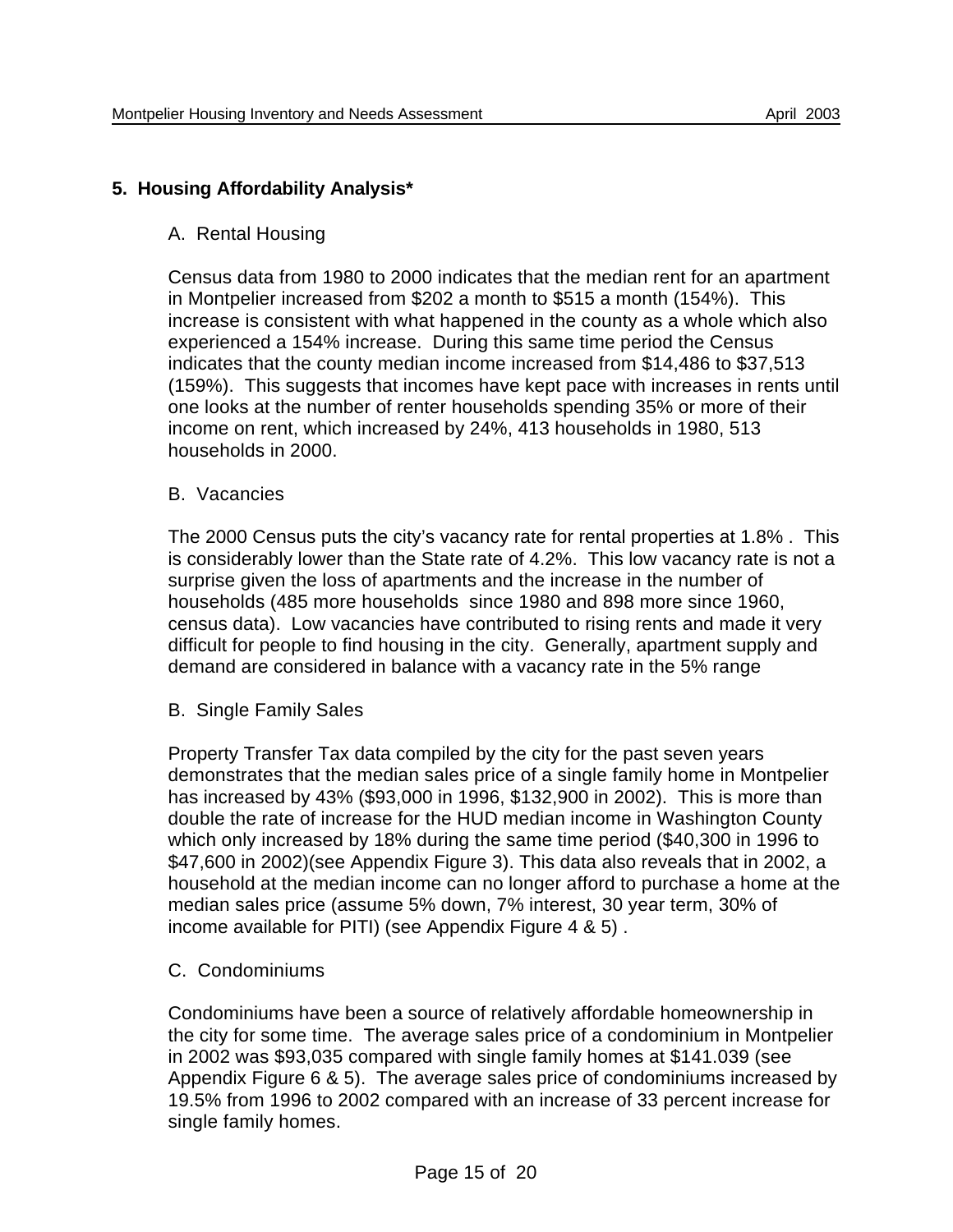Because of the range of sales prices and the smaller pool of sales these numbers are not necessary that reliable. An analysis of 19 condominium sales at Murray Hill Condominiums during the past 7 years (these 19 units were comparable flat configurations) reveals a 55% increase in the average sales price (see Appendix Figure 7).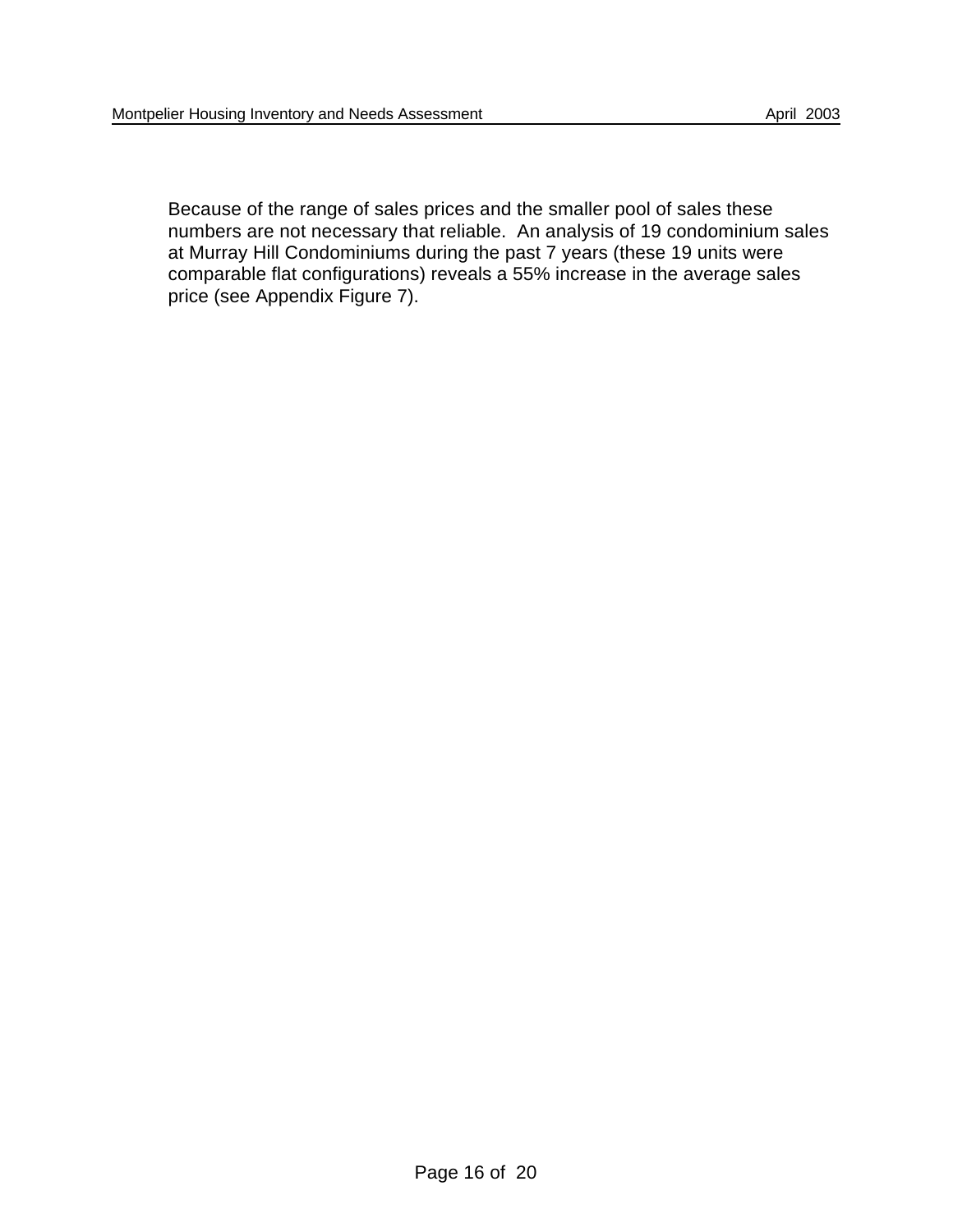# **7. Needs Analysis**

## A. Homeownership Opportunities

US Census Data reveals that the population in Washington County increased by 10.8% since 1970. Meanwhile the city's supply of homeownership opportunities has increased by 27.3%. It may appear that the city's supply of owner occupied housing has kept pace with population increases in the region, however, given that the cost of homes is increasing at a much faster rate than incomes in the region, it is apparent that these homeownership opportunities are not necessarily available to moderate income households. As a result we would expect to see a decrease in the population of younger families and moderate income families seeking homeownership in the city. Given these trends and declining household sizes it is important that more modest price "starter" homes are developed in the city if economic and social diversity is to be preserved into the future.

## B. Rental Housing

Census data from 1970 to 2000 indicates that the number of households in the city has increased by an average annual rate of 9.6%. Census data for this time period also suggests an 11.1% average annual increase in the number of rental units. This data suggests that rental housing development has kept pace with increasing number of households however, the Censes does not distinguish between elderly and non-elderly housing and includes rented condominiums and single family housing units in its totals.

City permit data suggests that Montpelier is losing apartment rental housing and that non-elderly rental housing development has not kept pace with population increases in the region or increases in the number of households in the city. Permit data indicates a net loss of 37 units from 1980 to 2000 and reveals that there has not been a multifamily apartment building constructed by a private developer since 1990. The fact that the supply of rental apartment units has not kept pace with demand has lead to increasing rents and the loss of affordable apartments in the city. These conditions will ultimately impact the city in other ways such as a reduced labor force as employers struggle to find workers from the area.

## C. Housing for the Elderly & Disabled

Given our aging population it is apparent that our elderly population will be on the rise. Disabled persons seem to benefit from the level of services and infrastructure found in Montpelier and it is likely that this population will also see increases in the future. To the extent that these individuals are able to live on their own and are not in need of significant care their housing needs are not significantly different than the rest of the community.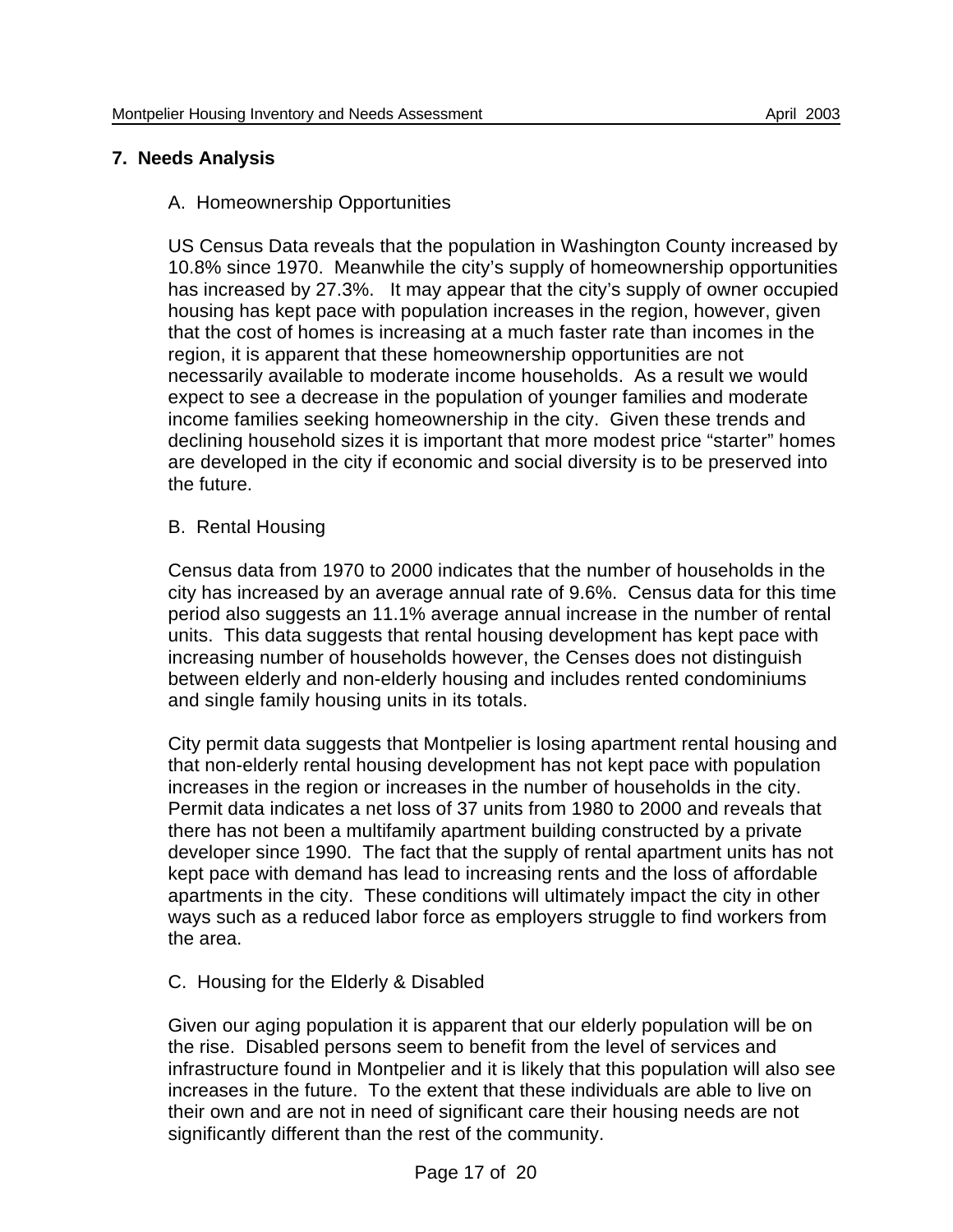## D. Temporary Housing

There are 2 emergency housing units in Montpelier. They are operated by Washington County Mental Health and are only available to their clients and do not meet the needs of our community. Given that the Good Samaritan Shelter in Barre is operating at full capacity and that approximately 1/3 of its annual users (90 persons) come from Montpelier we should encourage the creation of a temporary housing facility in the city.

## E. Projections

The Economic and Demographic Forecast 2000 to 2020 study prepared by Economic & Policy Resources, Inc., November 2001, for the Central Vermont Regional Planning Commission, projects that the population in Cental Vermont will increase at an average annual rate of .7%. The average rate of growth for the number of households is projected at .8% per year.

This study projects .1% average annual population rate of growth for the Montpelier/East Montpelier and a .8% average rate of growth in the number of households.

If the rate of rental housing development kept pace with the projected rate of growth for the number of households in Montpelier/East Montpelier then the city would need to develop 517 new rental units by 2020. Given the city's past rate of rental housing development it is unlikely that this level of development will be achieved. This will inevitable lead to higher rents, lower vacancies.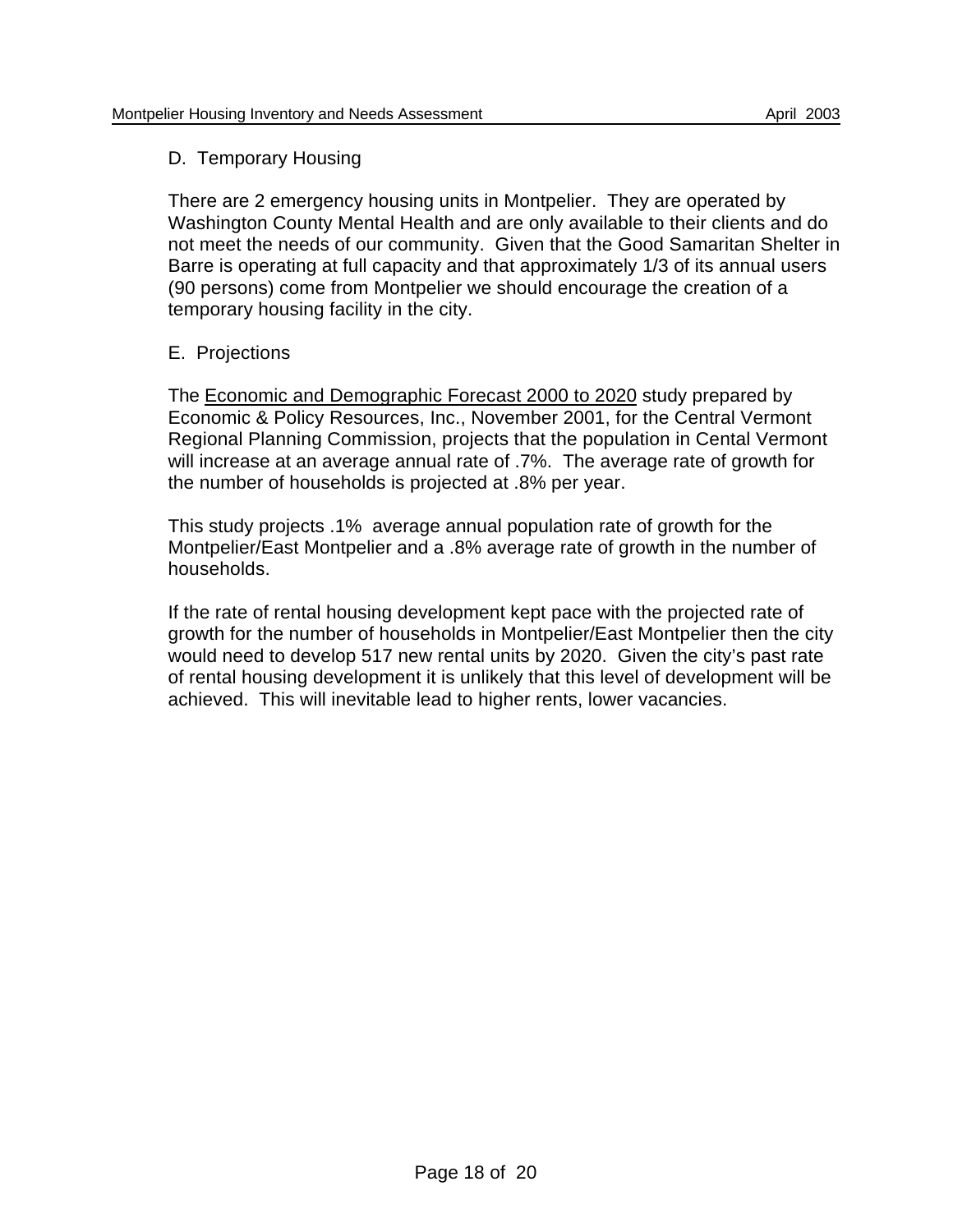# **8. Obstacles & Opportunities**

## A. Obstacles to New Housing Development

Montpelier faces some serious obstacles to the development of new housing. While Montpelier's situation may be somewhat unique these obstacles are common among other communities. These obstacles include but are not necessarily limited to:

- ? Limited developable land;
- ? Site constraints of developable land, (steep slopes, flood plain, ledge);
- ? High property taxes;
- ? Neighborhood opposition to new development;
- ? The appeal process;
- ? High development costs;
- ? Limited Federal and State subsidies for affordable housing;
- B. Opportunities
- 1. Infrastructure

On the positive side, city services and infrastructure are well developed and have reserve capacity which could accommodate additional housing. According to the Department of Public Works the water treatment facility is operating at approximately 40% capacity and the waste water plant at 55% capacity. School enrollments are down which actually results in a higher tax burden for Montpelier residents due to the State Act 60 allocation which is based upon the number of students enrolled.

2. Zoning Revisions

## Housing Replacement Ordinance

Some municipalities have adopted ordinances which require a developer to either replace housing units lost to a development or demolition or pay a fee into a housing fund which can be used to help create new housing. Such an ordinance is currently in operation in Burlington.

## Inclusionary Zoning

These ordinances either require a percentage of new housing units to be available to low or moderate income households or require mixed residential and commercial uses withing a development. Burlington and Williston have inclusionary zoning.